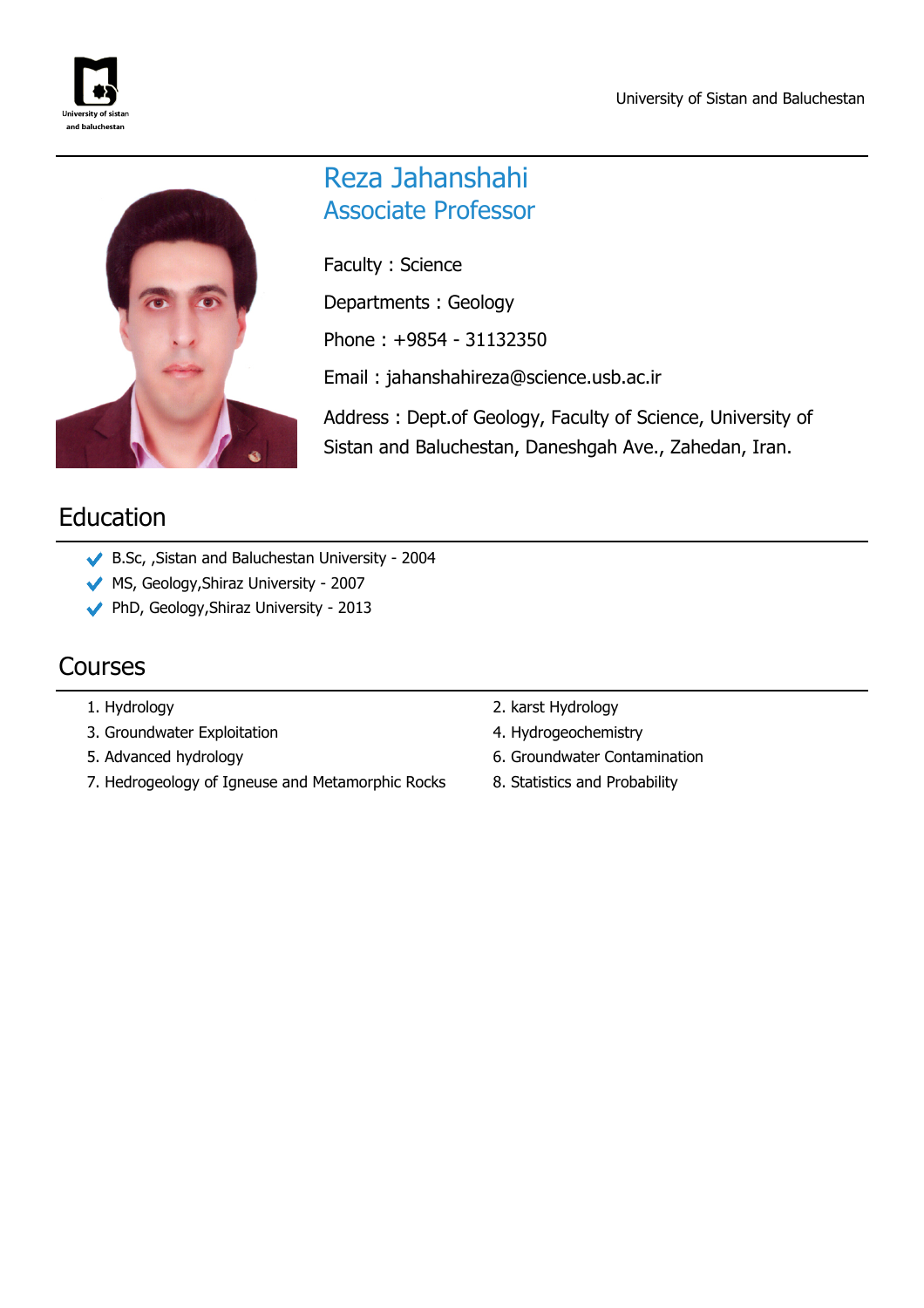

# Master Thesis

1. Hydrogeochemistry of the water Resources in the Coastal Aquifer of Chabahar Area, Sistan and Baluchestan Province, iran

سمانه يندار, [Reza Jahanshahi, Sepide Mali]

نيمسال اول سال تحصيلي 99-00

2. Fluoride contamination of the water resources in west and south part of the Taftan volcano, southeastern iran

حفيظه ريگي كارواندري, [Reza Jahanshahi, Mohamad reza Mir balochzahy]

نيمسال اول سال تحصيلي 99-00

3. Hydrogeochemical evolution and origin of the groundwater in the Tamin and Sangan areas, Sistan and Baluchestan province, iran

فريد ريگي طيبه,] Reza Jahanshahi, Mohamad reza Mir balochzahy]

نيمسال اول سال تحصيلي 99-00

4. Geostatistical Techniques in identifying the Permeable Zones in the Takht-e-Gonbad Copper Mine, Sirjan,Kerman Province,iran

فرشته موحدي, [Naser Asadi, Sepide Mali, Reza Jahanshahi]

نيمسال دوم سال تحصيلي 98-99

5. Hydrogeochemistry of ground water resources in the Iranshahr plain, Southeast Iran

معصومه نوردي, [Reza Jahanshahi, Naser Asadi, Mohamad reza Mir balochzahy]

نيمسال اول سال تحصيلي98-99

6. The effect of hydrogeological and tectonic factors on the groundwater resources nearby the Kaji salt playa, Southeast of Birjand, Eestern IRAN

ميده نيلوفر ميركاظمي, [Reza Jahanshahi, Abdolreza Partabian, Habib Biabangard]

نيمسال اول سال تحصيلي98-99

7. Evalution of effective factors on the ground water quality in the Saravan plain and surrounding areas , Sistan and Baluchestan provincemkjjooo

حليمه دامني, [Reza Jahanshahi, Sasan Bagheri, Mohamad reza Mir balochzahy] نيمسال اول سال تحصيلي98-99

8. Banmasity Cave genesis process in the Chabahar region, Southeast Iran

سامان احمدزاده, [Reza Jahanshahi, Mostafa Ghomashi, Abdolreza Partabian]

نيمسال دوم سال تحصيلي 97-98

9. Physical Modelling for the Remediation of Groundwater Salinity Using the Halophyte Plants

سبحان پيشاني دار, [Reza Jahanshahi, Mohamad reza Mir balochzahy]

نيمسال اول سال تحصيلي 97-98

10. Using the Stochastic Simulation Methods to Determining the Permeable Zones in the Abutments of Tangab Dam, Firouzabad City,Fras Province,iran

رضا دهشيبي, [Reza Jahanshahi, Samin Sasari, Morteza Mozafari]

نيمسال اول سال تحصيلي 97-98

11. Hydrogeochemistry and Groundwater Origin of The Sarduiyeh Area, Kerman Province,IRAN

نزهت محمودي نژاد [Reza Jahanshahi, Sepide Mali]

نيمسال اول سال تحصيلي 97-98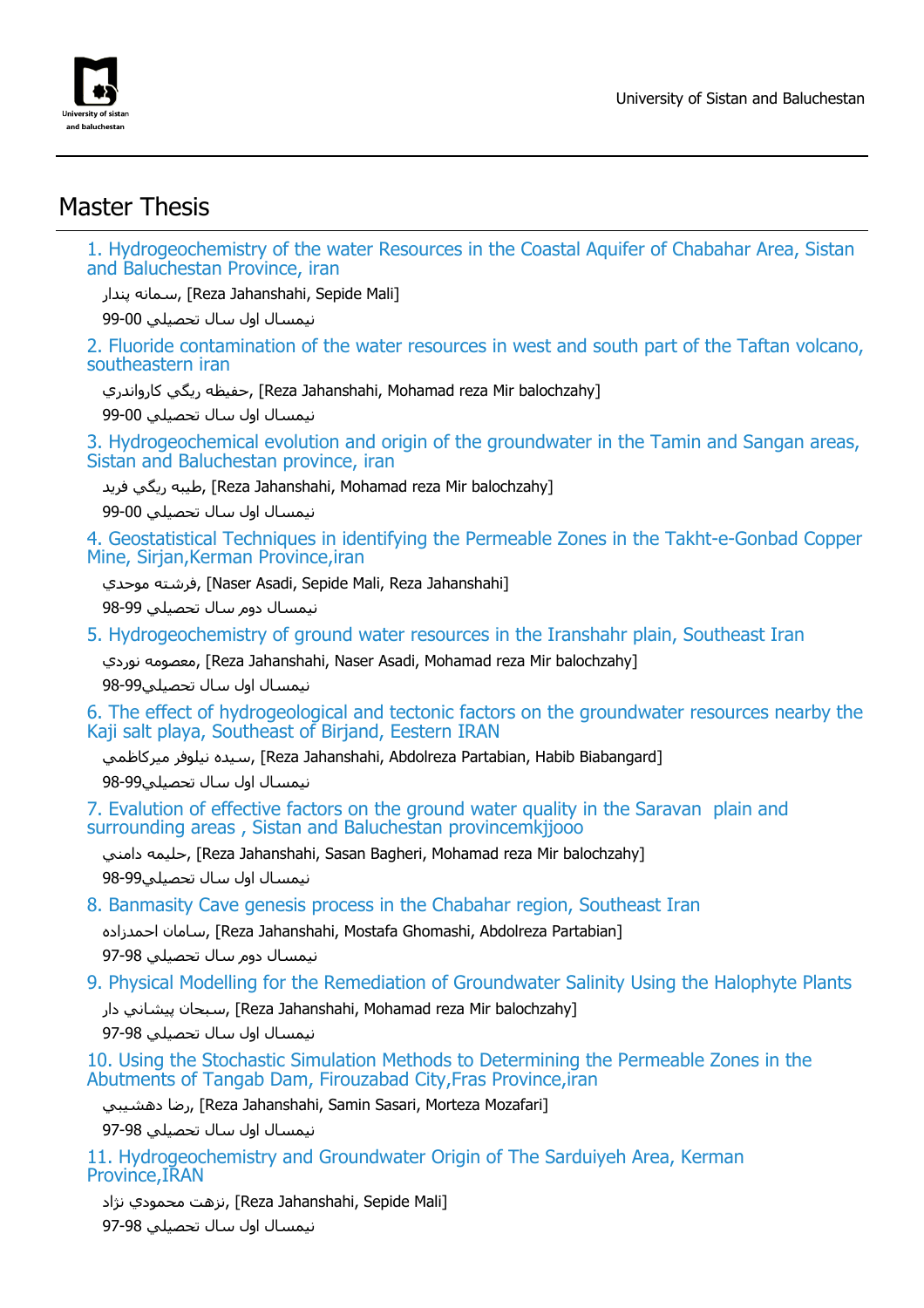

12. Geochemistry and genes of pirgel mud-volcano, northwest of Iranshahr, southeast Iran

احرامي فرشته,] Habib Biabangard, Abdolreza Partabian, Reza Jahanshahi]

نيمسال دوم سال تحصيلي 96-97

13. Fluoride and Heavy Metal Contamination in Groundwater of the Thermal and cold Springs in the Bazman Area , Southeast iran

مهرداد نادري, [Reza Jahanshahi, H H]

نيمسال اول سال تحصيلي 96-97

14. Hydrogeochemistry Microbial and Nitrate Contamination of Groundwater and Sewage in the Zahedan Urban Area, Sistan-va-Baluchestan Province,Southeast iran

دادي اله عاليه,] Reza Jahanshahi, Mohamad reza Mir balochzahy]

نيمسال اول سال تحصيلي 96-97

15. Using the Stochastic Simulation Methods for Determination of the permeable Zones in the Hard Rock Formation of Gohar-Zamin Open pit Mine, Kerman Province,iran

بهشته نخعي سروداني, [Reza Jahanshahi, Samin Sasari]

نيمسال دوم سال تحصيلي 95-96

16. Evaluating the Groundwater Quality of Hassanabad-Dehchah Area, Northeast of Neyriz, Faes province,iran

حسيني سادات مهديه,] Reza Jahanshahi, Naser Asadi, ]

نيمسال دوم سال تحصيلي 95-96

17. Evaluating the lsotopic and Natural Radioactivity of Thermal and cold Water Springs in the Bazman Area, Southeast of iran

بداود بهادري), [Reza Jahanshahi, Vahid Dehghani, Sepide Mali]

نيمسال دوم سال تحصيلي 95-96

18. Evaluating the Hydrochemistry and Geothermometry of bazman Thermal Springs,Southeast of iran

[S S ,Jahanshahi Reza [,فرخنده عسكري ملك اباد

نيمسال اول سال تحصيلي95-96

19. Hydrogeochemistry and Trace Elements of Groundwater in the Golgohar mine Area , Sirjan,iran

سيمين شجاعي باغيني, [Reza Jahanshahi, Sepide Mali]

نيمسال اول سال تحصيلي95-96

20. Assessment of Land Subsidence and its Relation to the Groundwater Pumphng and Sewage influence A Case Study in Tahlab Plain, Southeast of Zahedan City, iran

براهيم گمشادزهي محبوب J. Reza Jahanshahi, Hamid Reza Soloki, Mehdi Azhdary Moghaddam] نيمسال اول سال تحصيلي95-96

21. Affecting Factors on the Water Table Rise Around the 2nd Subway Line in Mashhad City,iran

مقدم; [Reza Jahanshahi, Naser Asadi, L L]

نيمسال اول سال تحصيلي95-94

22. Assessment of Hydrogeochemistry and Heavy Metals of the grounvWater in the Ardestan Copper Mineral Exploration Area, lsfahan province,lran

سمانه احمدي, [Reza Jahanshahi, L L] نيمسال اول سال تحصيلي95-94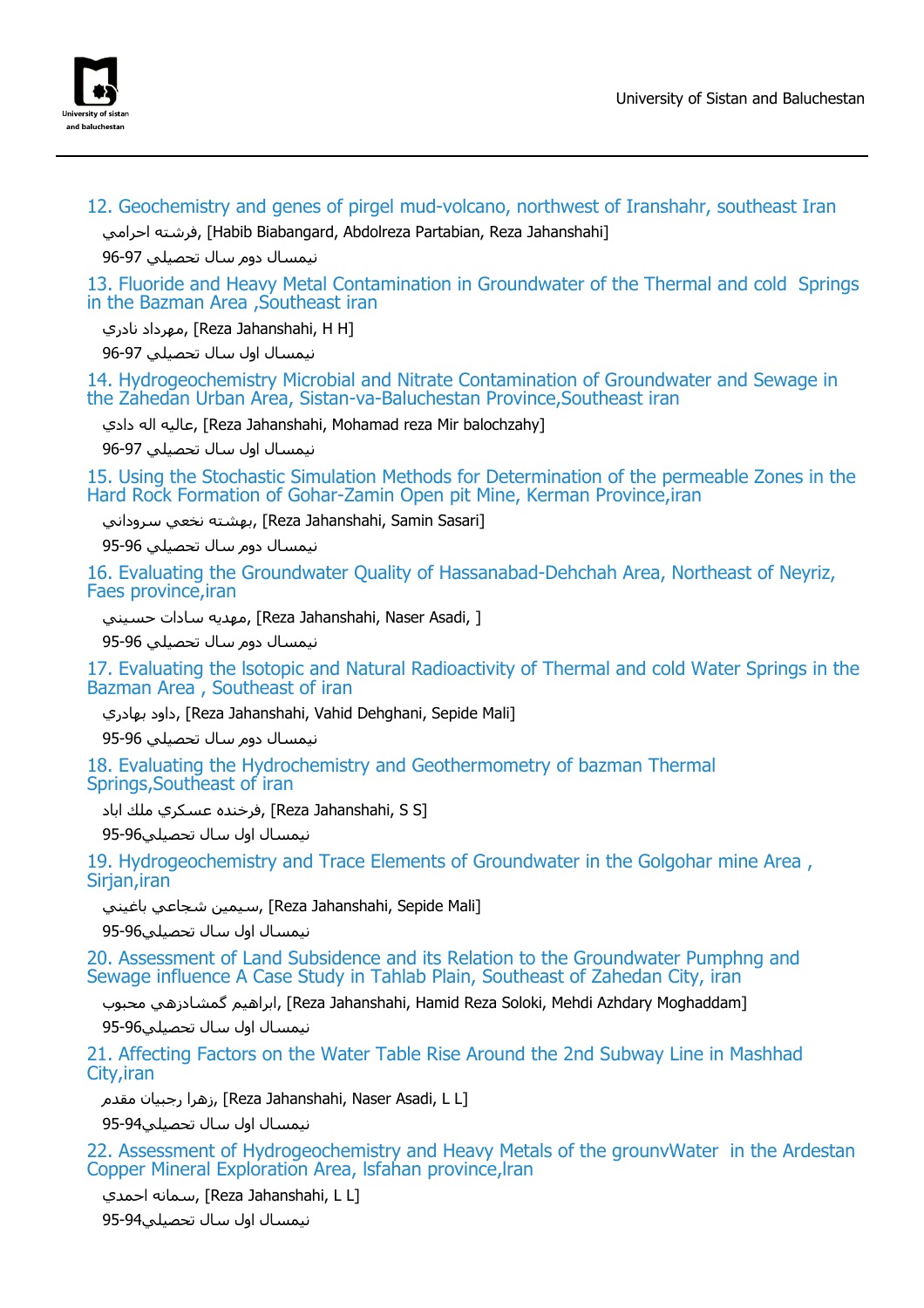

23. Simulation and prediction of the dewatering procecc in open pit of GOL-e-Gohar iron ore mine, Kerman province,iran

الهام راوند, [Reza Jahanshahi, Naser Asadi, F F]

نيمسال اول سال تحصيلي93-94

24. Geochemistry and genes of pirgel mud-volcano, northwest of Iranshahr, southeast Iran

, []

25. Development of Banmasity cave in the Chabahar, Southeast iran

, []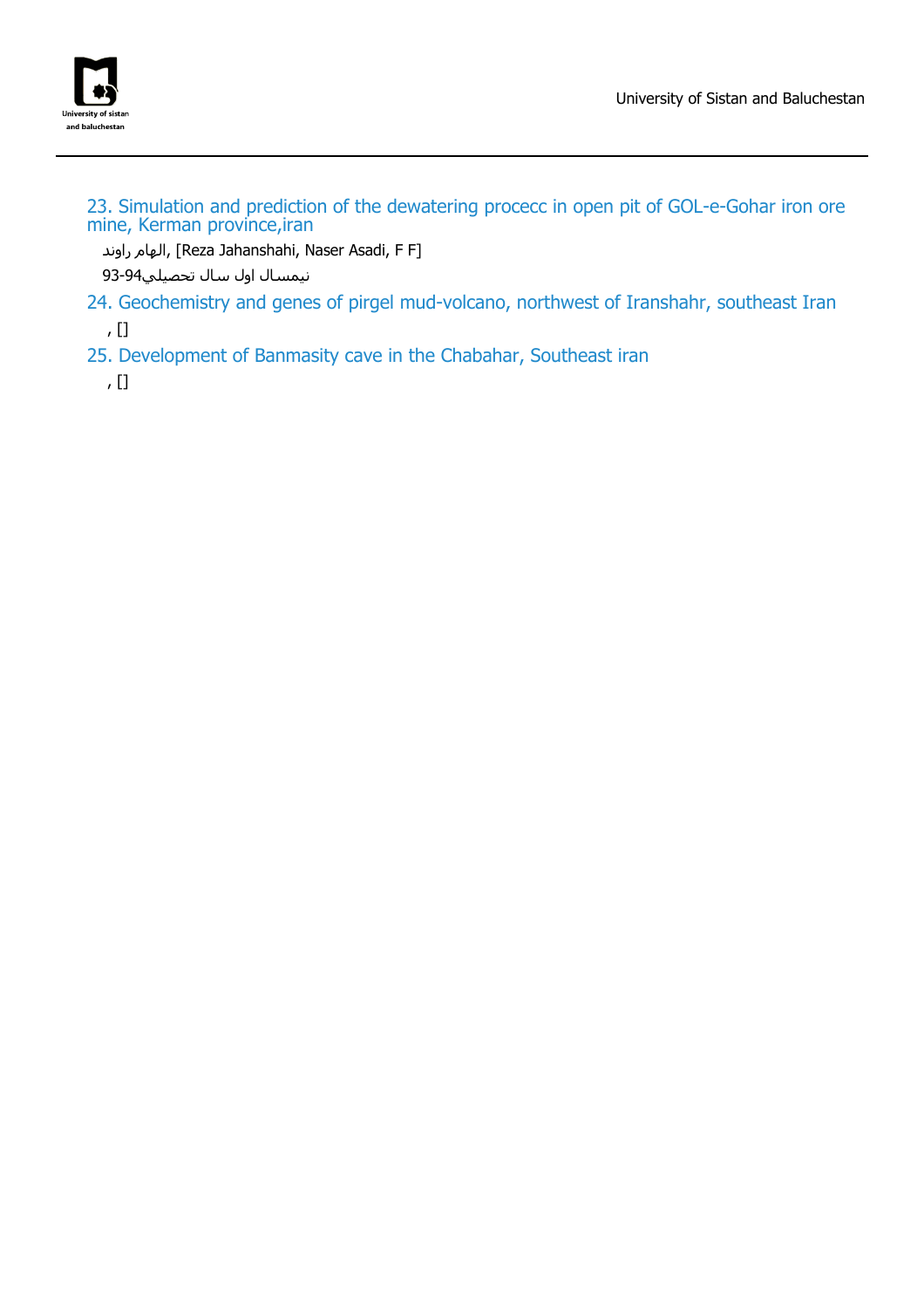

# Journals Papers

# 2022

1. Forecasting the flooding in the site of the Zabol gas transmission line, in the Hamoun Wetland, using climate change and hydrological models

Reza Jahanshahi, Sepideh Mali, Mohsen Hamidianpour

Volume: (6) 1 - 12

2. Application of the Geostatistics to Identification of the High Water Escape Potential Locations in the Tangab Dam

Reza Dehshibi, Reza Jahanshahi, Morteza Mozaffari, Amin Assari

Volume: (34) 15 - 30

3. Determining the best places for dewatering wells in the Gohar-Zamin pit mine, using geostatistical methods

, Reza Jahanshahi, Amin Assari

Geopersia Volume: (12) 1 - 15

### 2021

4. Identifying the permeable zones in Dare-h-Zar copper mining area in Sirjan using time series analysis of the precipitation and groundwater level

Sepideh Mali, Hadi Jafari, Reza Jahanshahi

Volume: (5) 127 - 141

5. The distribution and contamination of minor ions and elements in the water resources of the Sarduiyeh plain, Kerman province, Iran

Nozhat Mahmoudi nejad, Reza Jahanshahi, Sepideh Mali

Volume: () 1 - 22

### 2020

6. Factors affecting on the groundwater uplift in the Mashhad city, Iran

, Reza Jahanshahi, Naser Asadi, Valialah Behzadi far

Volume: (14) 51 - 63

7. Qualitative study of groundwater resources in the Hassanabad-Dehchah, Northeast of Neyriz, Fars province

, Reza Jahanshahi, Naser Asadi, Mohammad Ali Nasiri

Volume: (5) 150 - 165

8. Simulation of Heavy Metals Transport in the Groundwater of Golgohar Iron Ore Mine Aquifer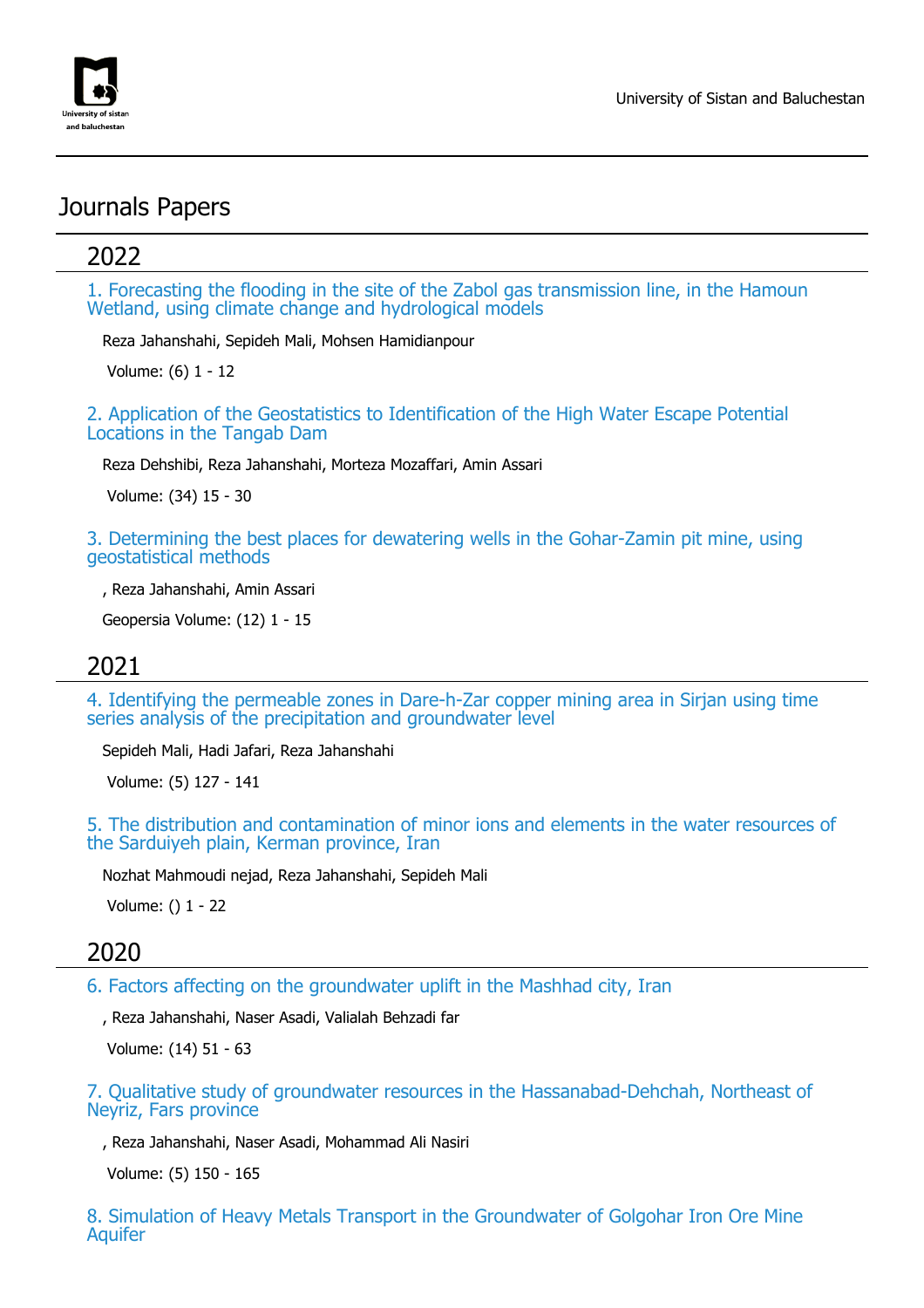



Reza Jahanshahi, Sepideh Mali,

Volume: (9) 15 - 34

9. Destruction of groundwater quality and the risk of saltwater intrusion in the aquifers nearby Sirjan salt playa, Iran

Simin Shojaei baghini, Reza Jahanshahi, Sepideh Mali, Mohammd Ali Nasiri

INTERNATIONAL JOURNAL OF ENVIRONMENTAL ANALYTICAL CHEMISTRY Volume: (100) 647 - 661

10. Two distinct mechanisms of fluoride enrichment and associated health risk in springs' water near an inactive volcano, southeast Iran

Mehrdad Naderi, Reza Jahanshahi, Reza Dehbandi

ECOTOXICOLOGY AND ENVIRONMENTAL SAFETY Volume: (195) 110503-1 - 110503-12

#### 11. Characterization of the Bazman geothermal field, the southeast of Iran

Farkhondeh Askari malek abad, Reza Jahanshahi, Rahim Bagheri

Geopersia Volume: (10) 405 - 418

## 2019

12. Evaluating the trace elements contamination and corrosive potential in the groundwater of south and southwest of Sirjan city, Iran

Simin Shojaei baghini, Reza Jahanshahi, Sepideh Mali

Volume: (21) 111 - 130

13. Variations of stable oxygen and hydrogen isotope ratios in the cold and thermal springs of the Bazman volcanic area (in the southeast of Iran)

, Reza Jahanshahi, Vahid Dehghani, Sepideh Mali

Environmental Earth Sciences Volume: (78) 663-1 - 663-13

### 2018

14. Assessment of hydrochemistry and heavy metals pollution in the groundwater of Ardestan mineral exploration area Iran

, Reza Jahanshahi, Vahid Moeini, Sepideh Mali

Environmental Earth Sciences Volume: (77) 1 - 13

15. Evaluation of groundwater resources quality in the Ardestan mining area Isfahan provine Iran

, Reza Jahanshahi, Vahid Moeini, Sepideh Mali

Volume: (3) 387 - 403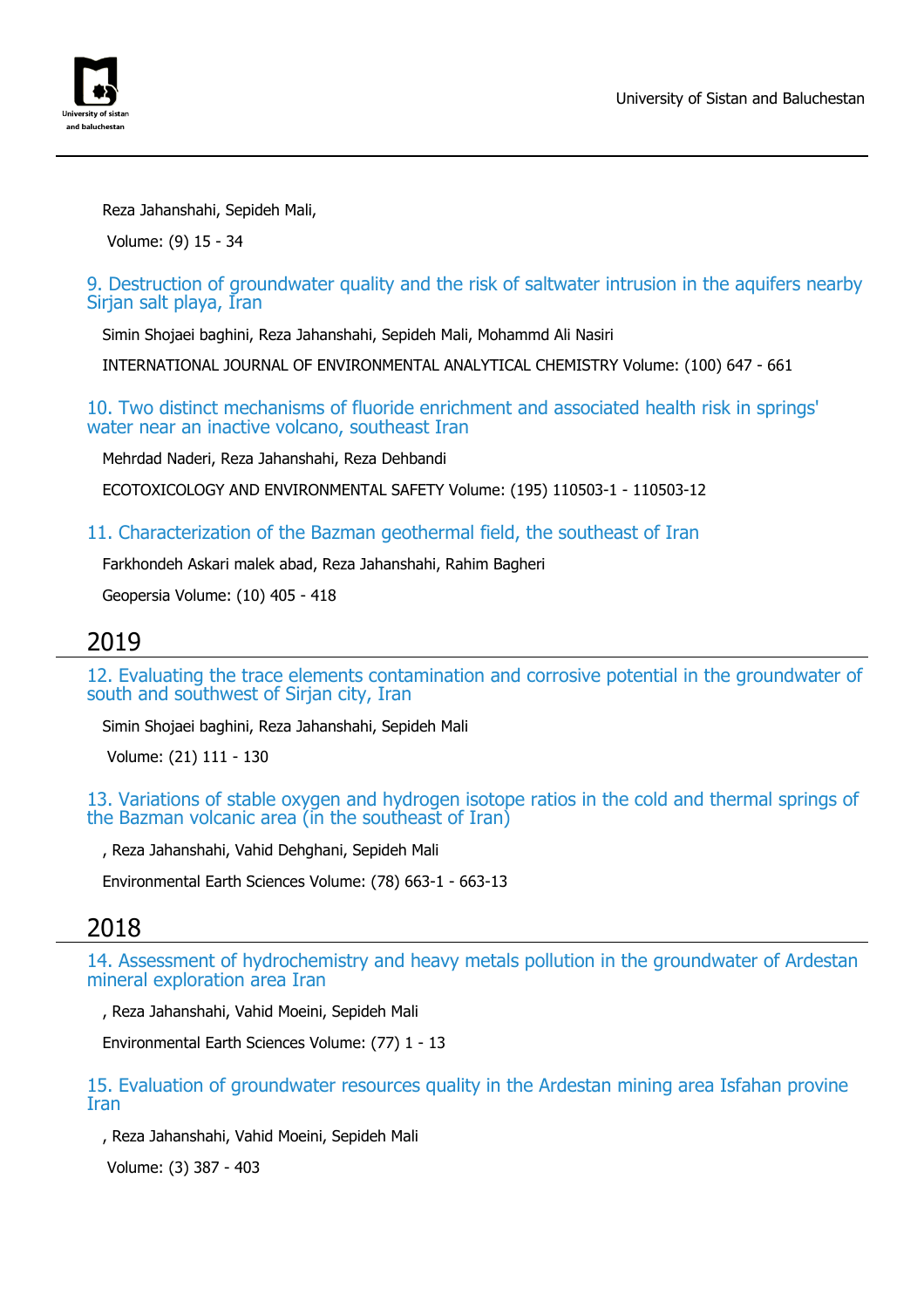

16. Geostatistical simulation of RQD variable using investigation of spatial continuity between Quaternary alluvial layer and hard rock of Gohar-Zamin mine to the determination of permeable zones

, Reza Jahanshahi, Amin Assari

Volume: (3) 163 - 177

## 2017

17. Simulation and prediction of the dewatering process in the porous media and hard rock in the open pit of Golgohar iron ore mine

Reza Jahanshahi, , Naser Asadi, s m, s h

Volume: (7) 26 - 37

18. Delineating the Origin of Groundwater in the Golgohar Mine Area of Iran Using Stable Isotopes of 2H and 18O and Hydrochemistry

Reza Jahanshahi,

Mine Water and the Environment Volume: (36) 550 - 563

19. Hydrochemical characteristics of groundwater in the Bazman Iranshahr and Espake area southeast of Iran

Farkhondeh Askari malek abad, Reza Jahanshahi, Sepideh Mali

Volume: (3) 289 - 299

## 2016

20. Hydrochemical investigations for delineating salt-water intrusion into the coastal aquifer of Maharlou Lake, Iran

Reza Jahanshahi,

JOURNAL OF AFRICAN EARTH SCIENCES Volume: (121) 16 - 29

### 2015

21. Assessment of heavy metals pollution in groundwater of Golgohar iron ore mine area Iran

Reza Jahanshahi, Mohammad Zare

Environmental Earth Sciences Volume: (1) 505 - 520

## 2014

22. A Metal Sorption/Desorption Study to Assess the Potential Efficiency of a Tailings Dam at the Golgohar Iron Ore Mine Iran

Reza Jahanshahi, Mohammad Zare, Michaeil Schneider

Mine Water and the Environment Volume: (3) 228 - 240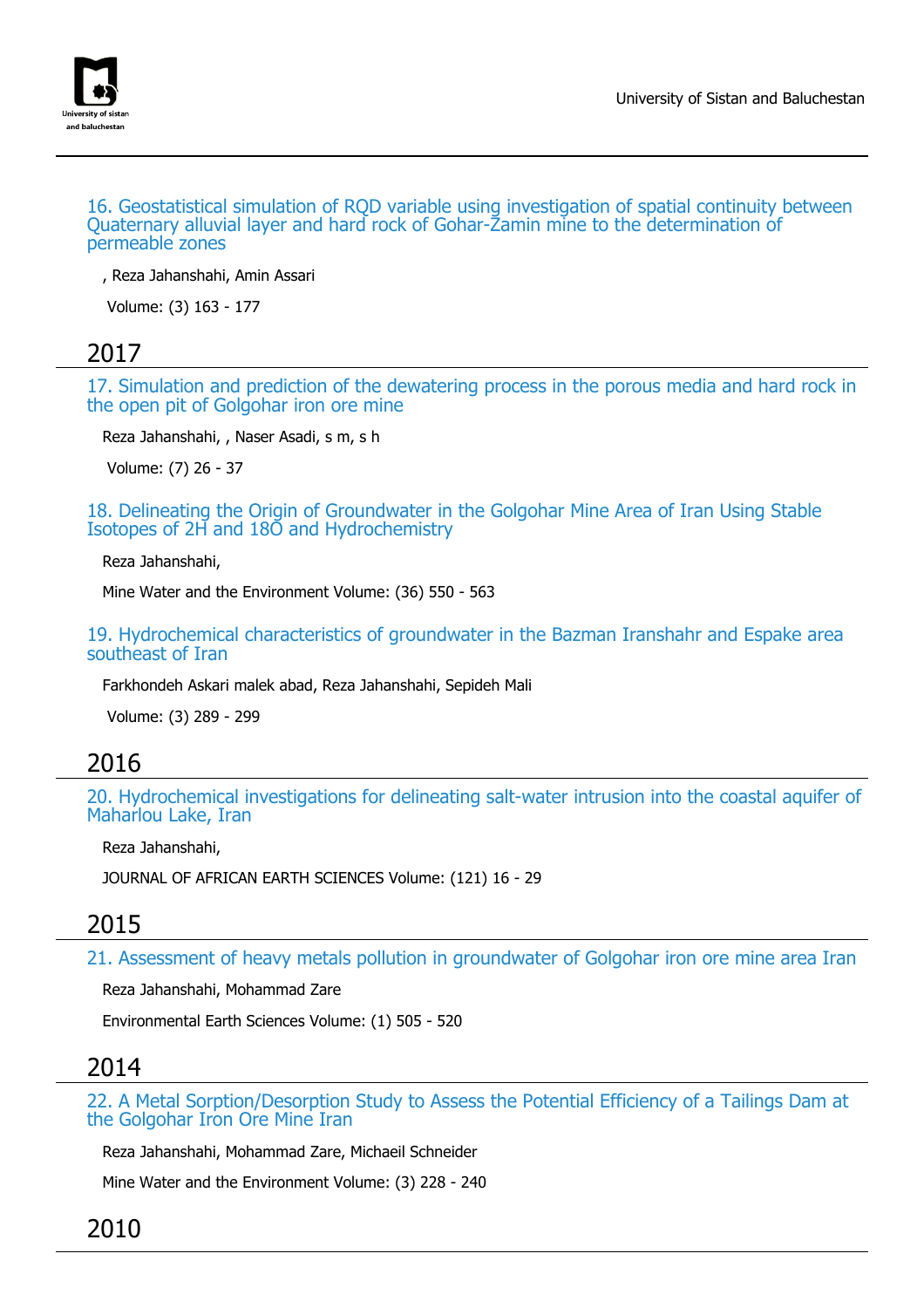

23. Hydrogeochemistry and geothermometry of Changal thermal springs Zagros region Iran

Zargham Mohammadi, Rahim Bagheri, Reza Jahanshahi

GEOTHERMICS Volume: (3) 242 - 249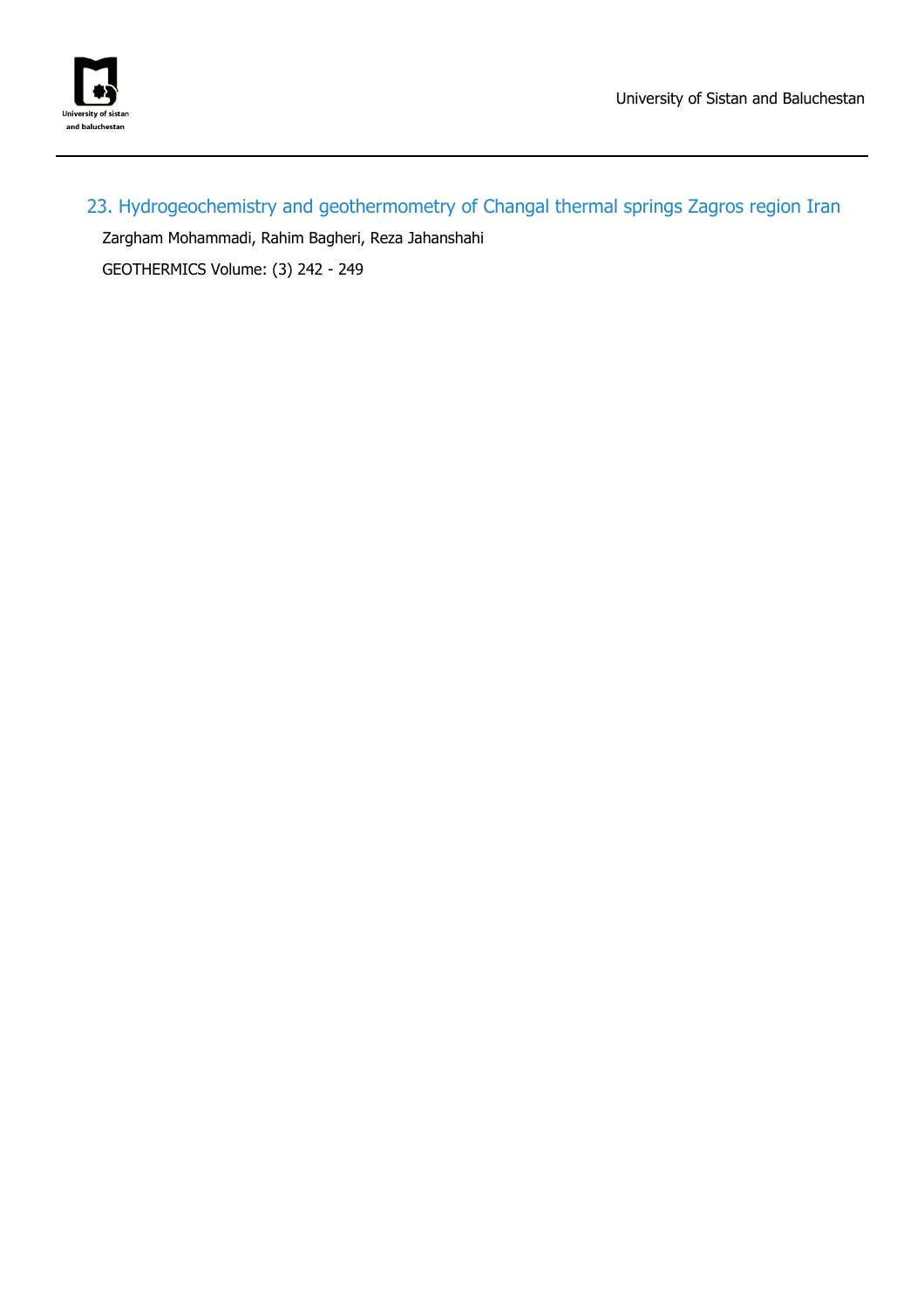

# Conferences Papers

# 2019

1. Natural Radioactivity of Thermal and Cold Water Springs in the Bazman Area, Southeast of Iran

38 th National Geosciences Congress

, Reza Jahanshahi, Vahid Dehghani

2. The effect expansion of sewage network on the water table fluctuations in Mashhad city, Iran.

38 th National Geoscience Congress

, Reza Jahanshahi, Naser Asadi, Valialah Behzadi Far

3. Mining Effect of Dareh-Zar Copper Mine (Sirjan) on the Quality of Water Resources

38 th national Geoscience Congress

Sepideh Mali, Hadi Jafari, Reza Jahanshahi

# 2018

4. Assessment of hydrochemistry in the groundwater resources of Ardestan mineral exploration area, Iran.

36th National and the 3th International Geosciences Congress

, Reza Jahanshahi, Sepideh Mali

5. Nitrate contamination in the groundwater of the west and southwest aquifers of Sirjan city, Iran

The First International Congress on Water, Soil and Environmental Sciences

Simin Shojaei baghini, Reza Jahanshahi, Sepideh Mali

6. Hydrochemical investigation of groundwater in the springs and irrigation wells of Bazman volcano region, Iran

The First International Congress on Water, Soil and Environmental Sciences

Farkhondeh Askari, Reza Jahanshahi

7. Exploratory data analysis of the RQD and Lugeon to determination of spatial continuity pattern in the Gohar-Zamin iron ore mine (Sirjan)

The 4th National Geology and Mining Exploration Symposium

, Amin Asari, Reza Jahanshahi

8. Hydrogeochemistry of Salt and Fresh Grounwater in the Aquifers Near Golgohar Irone Ore Mine, Sirjan, Kerman province

The 4th National Geology and Mining Explorations Symposium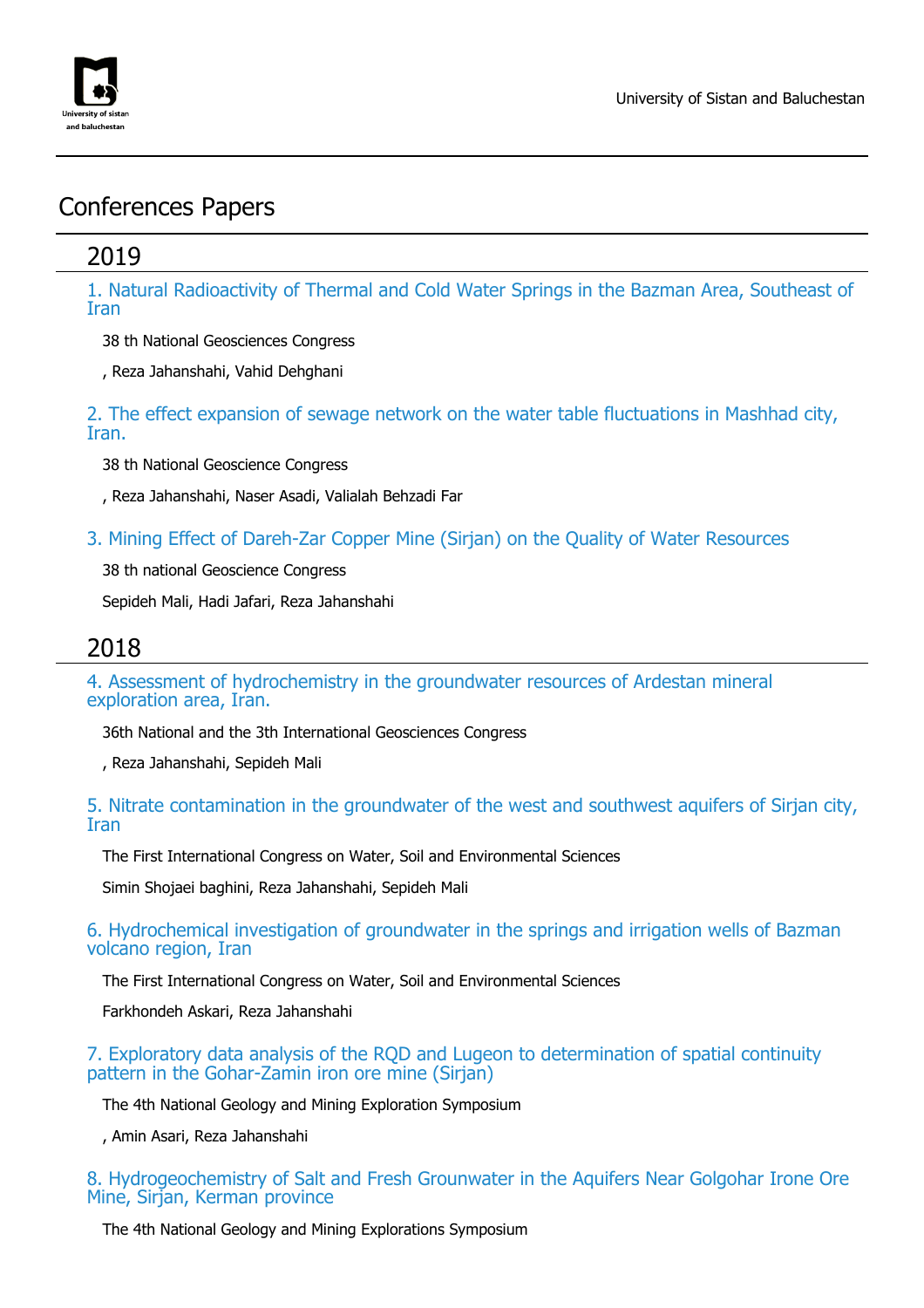

Simin Shojaei baghini, Reza Jahanshahi, Sepideh Mali, Mohammad Ali Nasiri

#### 9. Exploratory data analysis of the RQD and Lugeon to determination of spatial continuity pattern in the Gohar-Zamin iron ore mine (Sirjan)

The 4th National Geology and Mining Explorations Symposium

, Amin Assari, Reza Jahanshahi

10. Assessment of hydrochemistry in the groundwater resources of Ardestan mineral exploration area, Iran

The 36th National and the 3rd International Geosciences Congress

, Reza Jahanshahi, Sepideh Mali

11. Hydrochemical investigation of groundwater in the springs and irrigation wells of Bazman volcano region,Iran

Water, soil and environmental sciences

Farkhondeh Askari malek abad, Reza Jahanshahi

12. Nitrate contamination in the groundwater of the west and southwest aquifers of Sirjan city. Iran

Water, soil and environmental sciences

Simin Shojaei baghini, Reza Jahanshahi, Sepideh Mali

#### 13. Hydrogeochemistry of Salt and Fresh Grounwater in the Aquifers Near Golgohar Irone Ore Mine, Sirjan, Kerman province

The 4th National Geology and Mining Explorations Symposium

Simin Shojaei baghini, Reza Jahanshahi, Sepideh Mali, Mohammad Ali Nasiri

## 2016

14. Groundwater simulation in the alluvium and double porosity of the hard rock in the Golegohar iron ore mine using FEFLOW

The 20th Symposium of Geological Society of Iran

Reza Jahanshahi, Naser Asadi, , Seyed Mohammad Hosseini Sabzvari, Sepideh Mali

15. Behavior of groundwater table in the Ardestan plain to rainfall, evaporation and river discharge using time series analysis

The 20 th Symposium of Geological of Iran

, Reza Jahanshahi, Sepideh Mali

#### 16. Investigation of the time-variation response of water table to the precipitation in Mashhad city and environs

The 20th Symposium of Geological Society of Iran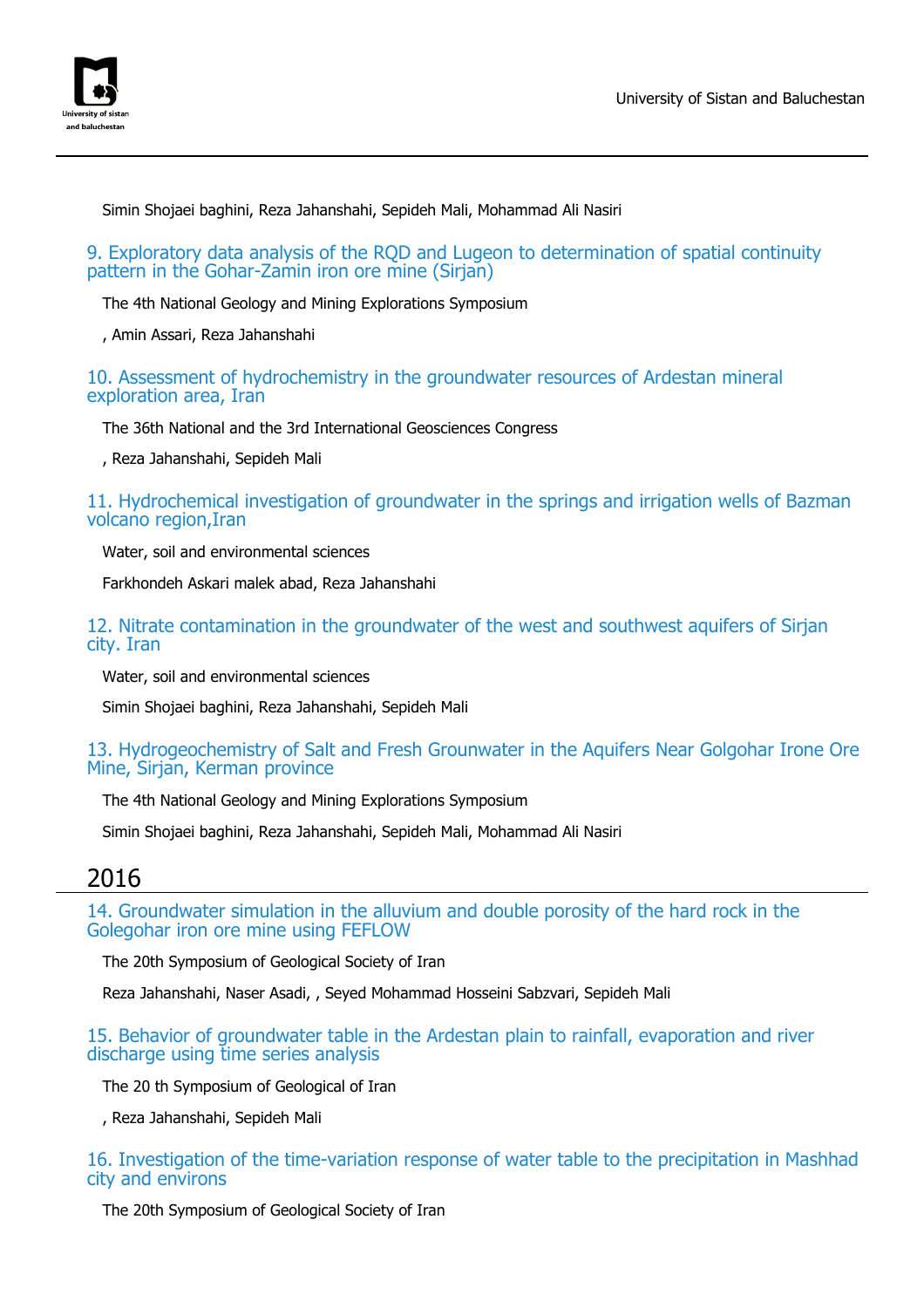

, Reza Jahanshahi, Naser Asadi, Sepideh Mali

17. Behavior of groundwater table in the Ardestan plain to rainfall, evaporation and river discharge using time series analysis

The 20 th Symposium of Geological Society of Iran

, Reza Jahanshahi, Sepideh Mali

18. Investigation of the time-variation response of water table to the precipitation in Mashhad city and environs

The 20 th Symposium of Geological Society of Iran

, Reza Jahanshahi, Naser Asadi, Sepideh Mali

19. Simulation of groundwater flow in alluvial porous media and hard rock formation in the Golgohar mine using FEFLOW

The 20 th Symposium of Geological Society of Iran

Reza Jahanshahi, Naser Asadi, , Seyed Mohammad Hosseini Sabzevari, Sepideh Mali

## 2014

20. Techniques of hydrochemistry and stable isotopes of 2H and 18O to delineate the salinity source of seepage and groundwater in Golegohar mine pit

32nd National & the 1 st International Geosciences Congress

Mohammad Zare, Reza Jahanshahi

21. Assessment of hydrological parameters impact on ground water, using time series techniques

32nd National & the 1 st International Geosciences Congress

Rahim Bagheri, Fatemeh Bagheri, Reza Jahanshahi

22. Spatial and time variation of nitrate ion in the groundwater of Kazeroun plain

32nd National & the 1 st International Geosciences Congress

Mohammad Ali Nasiri, Reza Jahanshahi, Nasrolah Joukar

### 2008

23. Management of Coastal Aquifer Exploitation of Southeastern of Maharlu Lake to Prevent Salt Water Intrusion into Pumping Wells

The 26th symposium on Geosciences

Ezat Raeisi, Mohammad Zare, Reza Jahanshahi

## 2007

24. Hdrochemical Study of Groundwater Resources in South East Region of Maharlu Lake